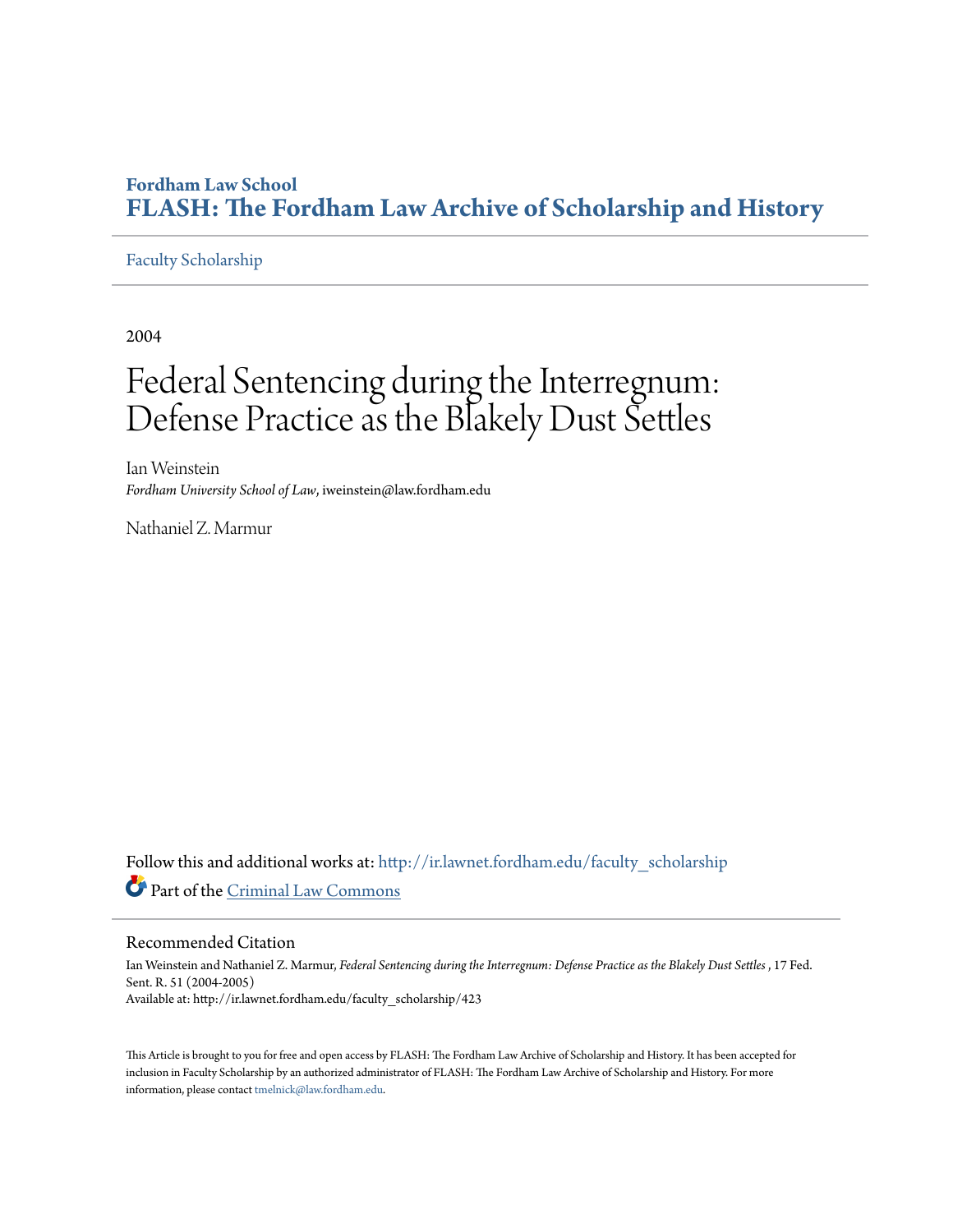## **Federal Sentencing During the Interregnum: Defense Practice as the Blakely Dust Settles**

Although the long term impact of *Blakely v. Washington'* is not yet clear, no one can doubt that the case raises a host of immediate, significant and perplexing practical questions for federal criminal defense attorneys. The Supreme Court has granted *certiorari* in a pair of cases raising Blakely issues<sup>2</sup> and oral argument is scheduled for October 4, **2004.** It seems likely that the Supreme Court will offer some guidance by Thanksgiving.<sup>3</sup> Until the Court rules, uncertainty will continue as the lower courts interpret *Blakely* in disparate ways.<sup>4</sup> Once the Court does rule, many hard questions may remain unanswered. This articles suggests how defense counsel can effectively represent clients during this period of uncertainty.<sup>5</sup>

#### A.

We start with the observation that *Blakely* should be understood by defense lawyers as much more than a sentencing case.6 Although the Supreme Court may tell us otherwise, *Blakely* can fairly be read to require proof beyond a reasonable doubt, to a jury, of all facts necessary to support an upward sentencing adjustment or departure. It thus suggests that what we formerly understood as "sentencing factors" are now much more akin to traditional statutory "elements," to be pleaded and proved in much the same manner.<sup>7</sup> In this period of uncertainty, and perhaps for some time into the future, counsel must think about *Blakely* at the inception of a case and consider its effect on pretrial motions, including motions to dismiss indictments, discovery and evidentiary issues. We must also question the continued vitality of what we thought was settled law, including the constitutionality of judicial fact finding in mandatory minimum sentencing<sup>8</sup> and the .prior conviction exception" of *Almendarez-Torres.9* Of course, *Blakely* presents novel issues as well. Counsel must start thinking about bifurcated trials, sentencing juries, jury instructions on sentencing issues and *Blakely* waivers. In short, defense counsel must consider arguing *Blakely's* implications from bail" through habeas petitions."

We should also recognize that most cases will continue to result in guilty pleas. The expansion of the federal criminal code, the severity of sentencing provisions and the twenty-year shift of discretion from judges to the executive branch still give federal prosecutors tremendous

bargaining power in many cases, notwithstanding their new burdens. Anecdotal evidence suggests that many prosecutors are making relatively better offers to secure Blakelywaivers during this period of uncertainty. *Blakelys* long term impact on plea negotiations is uncertain and has been the subject of debate among academics, as well as between the majority and dissenting justices in *Blakely.* Would a *Blakely-ized* federal sentencing scheme redistribute power back to judges and defendants, or would it bring even more overcharging to induce pleas? Whether *Blakely* will help or hurt a particular client

whose case is adjudicated during this period of ferment depends on the facts of the case, the current *Blakely* views of the trial judge (or the Circuit in which he or she sits), the general sentencing philosophy of the trial judge, and an analysis of the possible Supreme Court rulings in *Booker* and *Fanfan.* Although this abstract answer is not terribly helpful, it perhaps highlights the central problem: case analysis and strategic decision-making is severely hampered by the current uncertainty. It is critical for defense counsel to be alert not only for opportunities to better a client's sentence, but also to preserve various pretrial and trial issues, to exploit "collateral" Blakely benefits - e.g., additional discovery - and to be wary of *Blakely's* possible downside application to a particular case.

For example, a Guidelines sentence may protect a particularly unappealing defendant from a discretionary sentence at or near the statutory maximum.<sup>12</sup> Defense counsel may well defend the Guidelines in such a case. Similarly, a Guidelines sentencing range in Zone A or Zone B - which allows for a non-incarcerative sentence - may be preferable to a statutory 0-5 year range. On the other hand, an offense whose Guideline range appears to be unfairly driven by uncharged conduct may well yield a better sentence if the Guidelines are held unconstitutional.

Further complicating matters is the crucial question of severability.<sup>13</sup> If the Supreme Court holds that *Blakely* applies to the Guidelines, it will also have to determine whether the Guidelines as a whole continue to function. That is, whether Congress would have preferred  $-$  over the pre-SRA discretionary sentencing scheme - a system in which enhancements are subject to jury trial rights, whereas downward adjustments may be found by a judge to a preponderance. If not, courts will also have to decide



## **IAN WEINSTEIN & NATHANIEL Z. MARMUR**

lan Weinstein is Professor of Law, Fordham University School of Law. iweinstein@fordham. law.edu

Nathaniel Z. Marmur is a Partner at Stillman & Friedman, P.C. nmarmur@ stillmanfriedman.com

*Federal Sentencing Reporter,* Vol. **i7,** Issue i, pp. 51-59, ISSN 1053-9867, electronic ISSN 1533-8363. © **2004** Vera Institute of Justice. All rights reserved. Please direct all requests for permission to photocopy or reproduce article content through the University of California Press's Rights and Permissions website, at www.ucpress.edu/journals/rights.htm.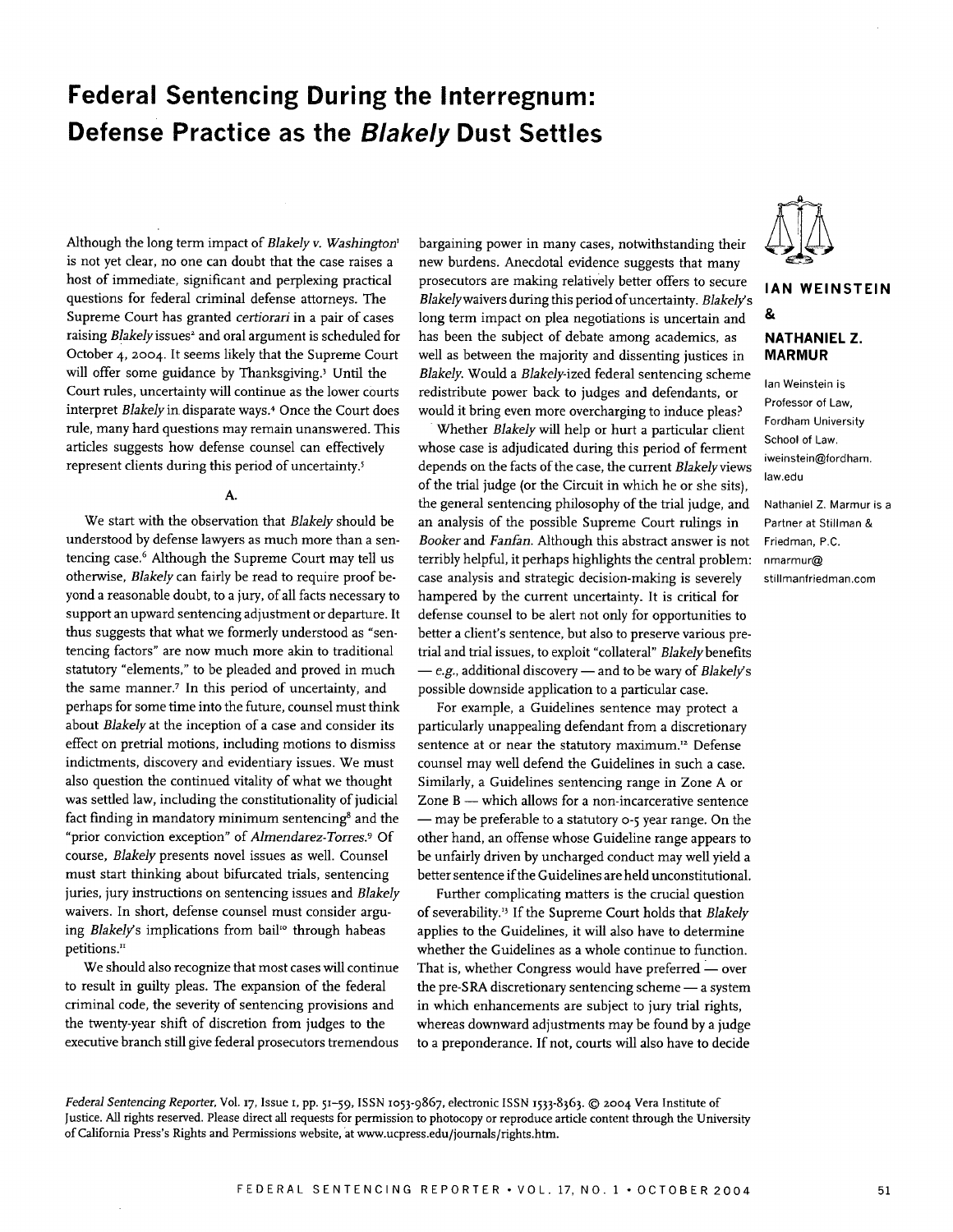whether the Guidelines. can be severed from other parts of the SRA, including the abolition of parole and the implementations of supervised release.

Thus, analysis of the most favorable sentencing scheme for a particular client is only the beginning. For example, if your client would benefit from a Guidelines sentence, and the court will likely impose a Guidelines, either because that is the view of the trial judge or the Circuit court has directed that result, counsel should still consider whether to raise *Blakely* objections to protect the record, knowing that an appeal could be withdrawn if subsequent events make that prudent.<sup>14</sup> The desirability of preserving the issue will depend on counsel's evaluation of how the client would fare on remand under regimes of strong severability, different flavors of intermediate severability, and non-severability. Counsel would also have to evaluate the likelihood that higher sentences on remand will be limited by *ex post facto* or double jeopardy concerns, as well as the possibility that the Court will surprise us with a ruling on some particular issue that benefits some narrow class of cases. Similar considerations will inform whether counsel will choose to defend the Guidelines, or more likely some particular *(Blakely* influenced, perhaps) Guidelines calculation before a discretionary sentencing judge, even if the discretionary sentence to be imposed is likely to be favorable.

Strategic decision-making in this context requires answers, or at least informed predictions, for a host of questions. Lawyers must now ponder: What kind of benefit will the prosecutor offer in exchange for a waiver of a defendant's *Blakely* rights? Will the judge simply impose a discretionary sentence that matches the Guidelines range that would have applied? Will the prosecutor threaten to supersede to charge additional mandatory minimum counts or sentencing factors? Will the judge allow a jury to consider Guidelines factors? Will the government have admissible sentencing evidence sufficient for proof beyond a reasonable doubt? Each of these questions must be considered in light of potential appeals and possible remedies on remand.

#### B.

With these considerations in mind, we turn to the specific application of *Blakely* in various settings. We have organized the discussion by dividing cases into six procedural postures:

- i. Cases in which a sentence was imposed prior to *Blakely* and an appeal is pending.
- 2. Cases in which there is a *pre-Blakely* jury verdict of guilt and sentence is pending.
- 3. Cases in which a plea of guilty was entered prior to *Blakely* and sentence is pending.
- 4. Cases in which a pre-Blakely indictment is pending.
- 5. Cases in which a *post-Blakely* indictment is pending.
- 6. Cases in which no formal charge has been brought.

Although there is fair overlap among the issues raised, each category presents distinct issues.

#### **I. Sentence Imposed and Appeal Pending**

*Blakely* applies to all cases that were not "final" on June 24, 2004, the day the decision was issued.'5 Thus, *Blakely* (whatever it may stand for in any particular courtroom) applies to any case in which a petition for *certiorari* is still undecided or the time to file the petition has not yet run.'6 Since it is likely that counsel did not lodge a constitutional objection to the imposition of enhancements in the trial court, many of these cases will pose preservation problems.'7 Blakelyerrors not preserved below are subject to demanding standard of plain error review. The judicial support for finding plain error in this setting is rather weak, however, with one Circuit denying plain error review and, one Circuit suggesting plain error review would be appropriate.<sup>18</sup>

If counsel has not yet filed a brief in a case in which sentence was imposed before *Blakely* was issued, *Blakely* issues not raised below may still be raised on appeal, and should be argued as plain error. If counsel has already filed a brief, consideration may be given to filing a supplemental brief, although some courts have rejected supplemental briefing.<sup>19</sup> If counsel was prescient enough to have preserved the relevant issues below, a pat on the back is in order.

In some circuits, *Blakely* issues are being held deferred until the Supreme Court decides *Booker* and *Fanfano* while other circuits are ruling on cases as they arise.<sup>21</sup> In the former jurisdictions, holding *Blakley* issues until the Supreme Court rules, the issues must still be raised by counsel to preserve them for post-Booker review by the appellate courts.

If the Supreme Court overturns the Guidelines, some of these pre-Blakely Guidelines sentences will be reversed. Remanded cases will pose novel double jeopardy and *ex post facto* issues. Can the government seek a new indictment adding sentencing factors after remand?<sup>22</sup> If the law is changed by the Courts or Congress before the remanded case is resentenced, and the changes would lengthen the sentence, there may well be *ex post facto* problems with imposing the new sentence.<sup>23</sup>

#### **I. Post-Trial, Presentence Cases**

Cases that went to trial before *Blakely* and will be sentenced in this interim period pose a host of interesting questions. If the judge has held the Guidelines constitutional, sentencing will be familiar, but counsel will probably want to preserve all *Blakely* issues. Counsel should be careful to object to both judicial, as opposed to jury, fact-finding and to the lower standard of, and less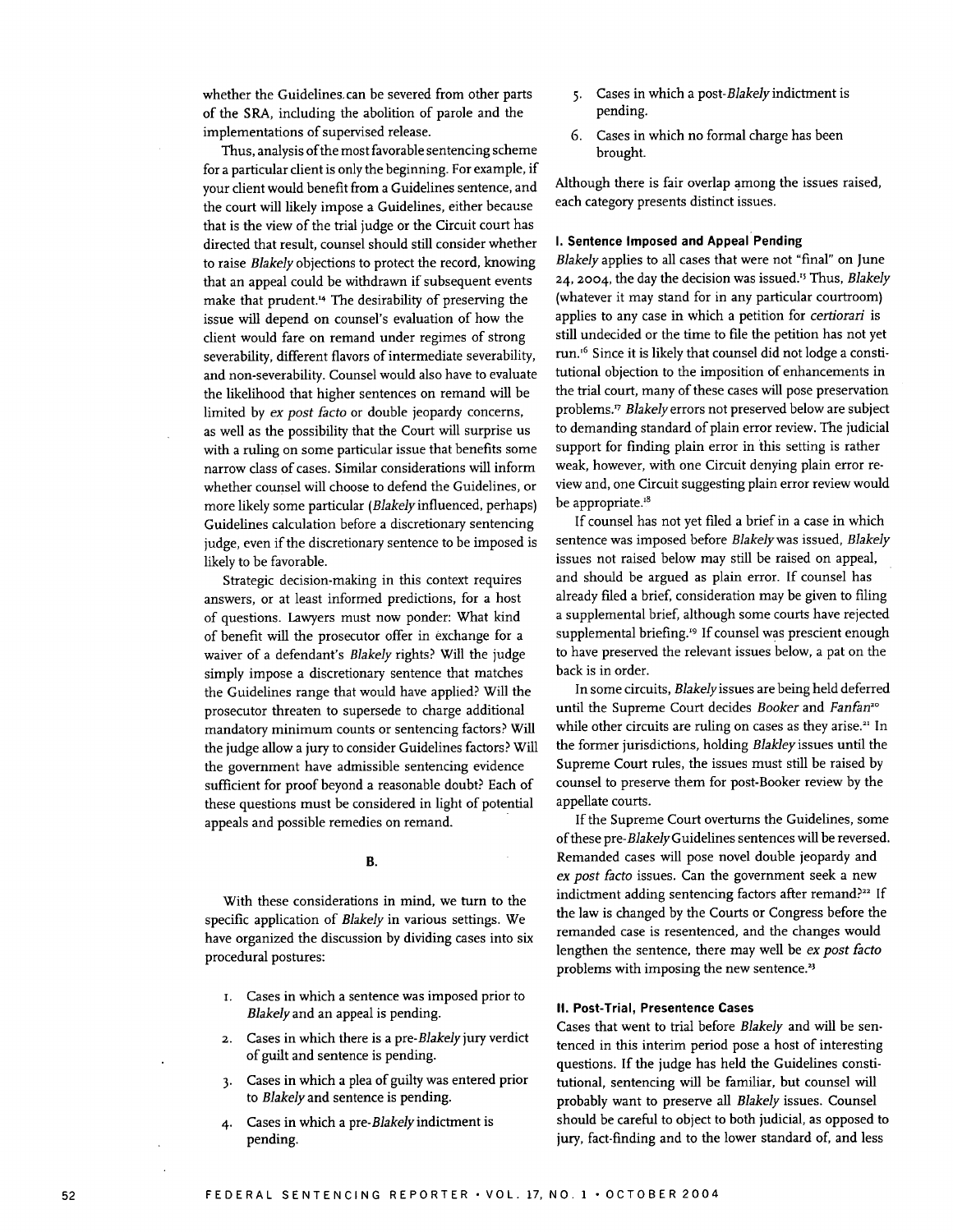formal, proof than that required by *Blakely.14* Objections to supervised release, restitution and other incidents of sentencing that could fall with a strong version of nonseverability should also be preserved.<sup>25</sup> If the sentence involves mandatory minimums, counsel may be advised to challenge both the Guidelines and the continued vitality of mandatory minimums under *Harris,* after *Blakely.26* Similarly, if the sentence involves a prior conviction as an aggravating sentencing factor, counsel should consider preserving a challenge to *Almendarez-Torres<sup>27</sup>* in the *post-Blakely* world.

If the judge holds the Guidelines unconstitutional after a jury verdict of guilt on a *pre-Blakely* indictment and there are aggravating sentencing factors at issue, the judge may choose among or combine:

#### **A. Discretionary Sentencing with, or without, an Alternative Guidelines Sentence**

Some judges have returned to old law discretionary sentencing.<sup>28</sup> Their sentences are bounded only by the statutory minimum and maximum. Although this option may be the simplest among the alternatives, it still raises difficult questions. In some cases, counsel may see advantage in joining the Government in arguing that the Guidelines survive *Blakely.* This is especially true for cases with very low guidelines ranges and high statutory maximums. Of course, counsel will have to make an informed judgment about the probable length of the discretionary sentence the judge will impose. Some defendants may also value the relative predictability of a Guidelines sentence over discretionary sentencing.

In addition to arguing that the Guidelines survive *Blakely,* defense counsel might also consider an *ex post* facto argument if the discretionary sentence is higher than the top of the otherwise-applicable Guidelines range. This claim takes the case into uncharted waters but presents a reasonable argument for the defendant.

Whether or not counsel objects to the revival of old law discretionary sentencing, he or she should evaluate the judge's position on other incidents of sentencing, including fines, restitution and supervised release. All are vulnerable to attack on a strong version of unseverability, which would render the whole Sentencing Reform Act unconstitutional. It is fair to say that *Blakelys* impact on restitution is uncertain,<sup>29</sup> and some have suggested that if the SRA is unconstitutional, parole is back.<sup>30</sup> To the extent discretionary fines exceed those that could be imposed under the Guidelines, they too are subject to attack.

We also suggest that counsel should be careful about making factual concessions in the course of an old fashioned sentencing pitch. The old strategy of seeking judicial mercy by with a fulsome statement of remorse for all one's wrongdoings may pose risks in this period of uncertainty. If the Supreme Court upholds the Guidelines and the case comes back for resentencing, those factual statement could be admissions justifying an increased sentencing range on remand.

#### **B. A Partial Guidelines Sentence**

Some courts have also held that the unconstitutional aspects of the Guidelines are severable from the constitutional aspects. Typically, these rulings eliminate all aggravating factors, but give the defendant the benefit of downward adjustments and permit Guidelines sentencing on the basis of facts found by the jury or admitted by the defendant. This approach will usually result in a more favorable sentence than the application of the full Guidelines. Counsel should, however, evaluate whether a completely discretionary sentence would be advantageous. For example, counsel might well consider challenging the severability of the Guidelines in cases in which the offense carries a high Guidelines base offense level or the defendant was convicted upon an *"Apprendi-ized"* indictment that included allegations of drug quantity. In other words, even if there is no enhancement, a defendant may still have a *Blakely* argument based on the possible unconstitutionality of the Guidelines as a whole.

#### **C. "Blakely-ized" Sentencing**

If the trial court determines that *Blakely* applies to the guidelines and that the government can prove sentencing factors to the jury (notwithstanding that those factors were not charged in the indictment), the court would have to empanel a sentencing jury. Although this approach represents the most straightforward application of *Blakely,* it appears to be rarely employed. This is because *Blakely*ized sentencing raises a host of difficult issues. If the jury has already rendered a verdict, the government's effort to secure a new indictment, charging sentencing facts, raises significant double jeopardy concerns." In addition, there is no statutory authority for empanelling a sentencing jury.<sup>32</sup>

But if counsel faces a sentencing jury, the proceeding should be approached as a whole new trial. Counsel should request a pre-trial motions schedule and consider all available challenges to the new charging document. In addition to the double jeopardy issues, fifth amendment challenges to the charging instrument should also be considered. If the government does not return to the grand jury, but puts some other form of sentencing charging document in front of the jury, there are grounds to argue that the fifth amendment grand jury right to indictment by grand jury has been violated.<sup>33</sup> If the prosecution does return to the grand jury, defense counsel may raise double jeopardy concerns,<sup>34</sup> arguing that the unconstitutionality of the Guidelines infects this use of the grand jury, as well as arguing that there is simply no statutory or other legal authority for the proceedings.

The full panoply of "pre-trial" tactics should be considered and employed. Formal discovery should be demanded. Counsel should read Rule 16 broadly and consider the range of discovery is now relevant and required. A bill of particulars may be especially useful in situations in which judges reject the argument that a new indictment is required, particularly when those cases involve relevant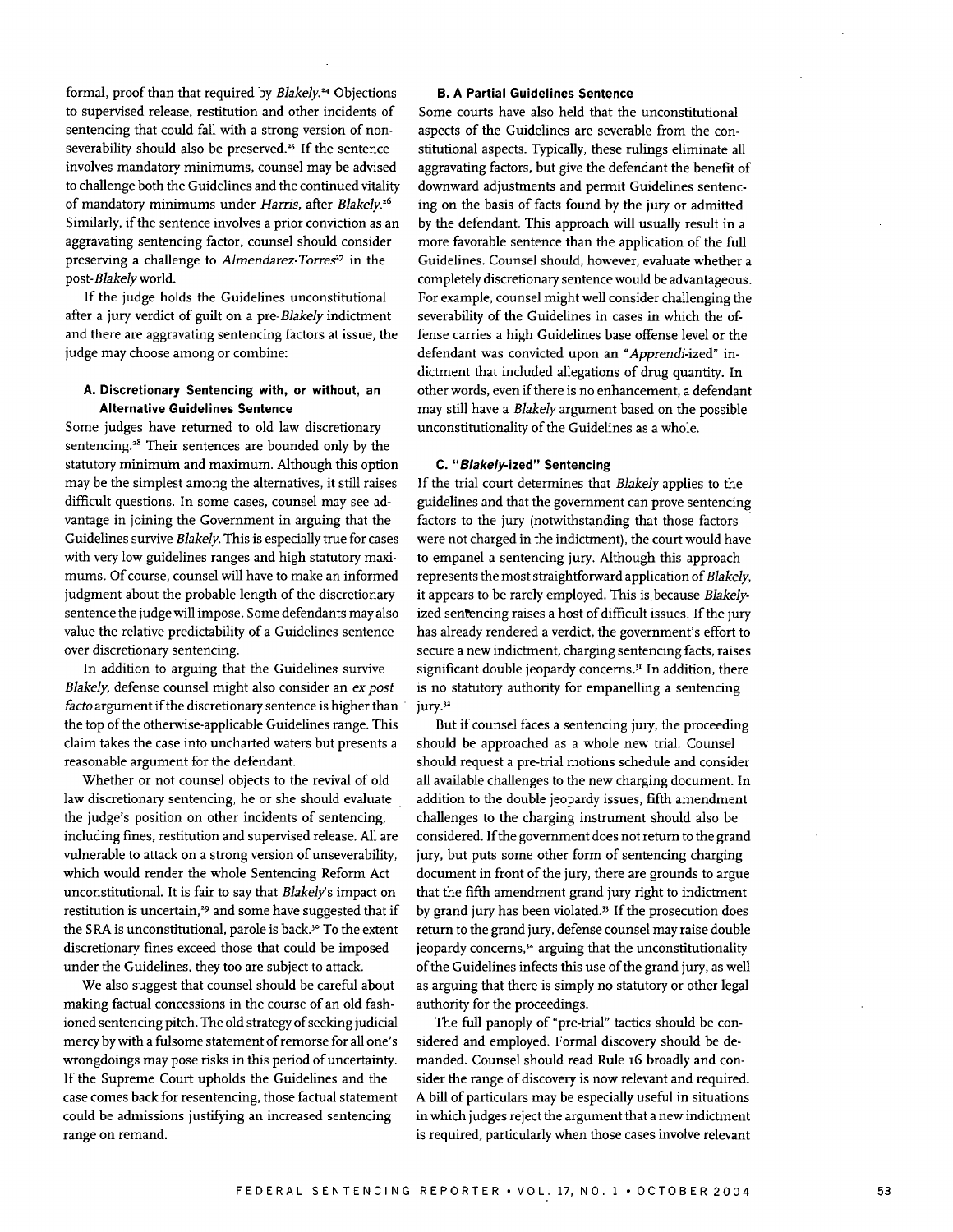conduct such as other drug deals that were formerly not pled or subject to formal discovery. Evidentiary issues should also be considered. Although old style sentencing hearings were not governed by the Federal Rules of Evidence, *Blakely* sentencing proceedings are more akin to trials before juries. Presumably, the government cannot proceed by proffer and affidavit, as was the practice for sentencing hearings under the Guidelines and under the old sentencing law.<sup>35</sup>

Counsel should also consider the range of mitigating evidence that is relevant at this new proceeding. If the government seeks to prove the defendant was a leader or organizer, the defendant may take the position that all evidence tending to show minimal participation is relevant to negate that factual finding. That would appear likely even if the judge finds that the ultimate decision on that mitigating factor is for the court, not the jury, on some version of severability.

Finally, some judges are covering more than one base by issuing sentences in the alternative, often a discretionary sentence that happens to be within the Guidelines range.<sup>36</sup> Counsel may consider making a record about the similarity of the two sentences in an effort to preserve the issue, although we hold out no great hope for relief when the alternative sentences are identical.37

#### **Ill. Cases Awaiting Sentence in which a Guilty Plea was Entered Before Blakely**

Defendants in this category may be in the best position. The government may be precluded by the double jeopardy clause from seeking enhancements by means of a superseding indictment, or discouraged from making the effort by the risk of successful appeal. Thus, where judges hold the Guidelines severable, defendants may well reap a windfall - a base offense level sentence. The issue may be complicated, however, if the defendant entered into a plea agreement or made factual admissions during the plea. *Pre-Blakely* plea agreements are unlikely to satisfy *Blakely* since there is typically no waiver of the jury trial right.<sup>38</sup> Moreover, any factual stipulation, it should be argued, is properly read only as an acknowledgment that the government would be able to prove the fact to the court by a preponderance of the evidence (not beyond a reasonable doubt), and perhaps only on the basis of inadmissible evidence - not as a plea of guilty to the sentencing "element" of the crime. A *pre-Blakely* plea agreement should not be sufficient to waive *Blakely* rights.

In the post-plea pre-sentence phase, counsel also has the possibility of a Rule II(d) motion to withdraw the plea upon a showing of a "fair and just reason." For example, if a defendant pled expecting moderate Guidelines and now faces a harsh sentencing judge who has reclaimed discretionary authority, withdrawal might be attractive. Of course, withdrawal only gets returns the defendant back to the pre-plea stage, but cases will arise in which a trial, or new, *Blakely-ized* negotiations with the prosecutor will

be preferable to discretionary sentencing or some other version of *Blakely* federal sentencing.

Some judges may seek explicit waivers of Blakelyrights at the time of sentence.<sup>39</sup> Some defendants will see no disadvantage to waiving and protecting their deals. In other cases counsel might try to explore the judge's view on the waiver. Absent a waiver, some judges may turn to some form of Blakely-ized sentencing to protect the record, even on a plea, while other judges may try to protect the record, but will not be inclined to impose consequences for the failure to waive *Blakely* rights. Resisting judicial efforts to extract a waiver can put the defense in a difficult situation in some courtrooms.

If the judge proposes Blakley-ized sentencing in response to a defendant's reluctance to waive *Blakely* rights, counsel might argue that the plea agreement already in place sets the upper limit of the sentencing facts that may be charged by the government. On this view, arguably supported by the *ex post facto* clause, the sentencing trial should be free, in the sense that the worst outcome would be a verdict of guilty to the sentencing facts that establish the bargained for range. In this scenario, better outcomes include the range of verdicts rejecting some or all of the sentencing facts. It seems unlikely, however, that a judge and prosecutor would not exact some price from a defendant who refused to waive and put the system to the cost of a sentencing trial.

Judges, or prosecutors, may seek waiver of both *Blakely* rights at the trial level and appellate review of the waiver, the procedures and the outcome. Given the high degree of uncertainty we now face, we urge counsel to be very cautious in waiving these rights. They are of greater value now and defendants should receive some significant benefit from giving them up.

#### **IV. Open Case Indicted Before Blakely**

The uncertainty surrounding *Blakelys* potential application to the sentencing guidelines presents defendants facing open, *pre-Blakely* indictments with a unique bargaining opportunity during the interregnum. Although the government can easily seek a superseding indictment to charge sentencing enhancements, and has done so in a number of cases, the filing of a superseder may provide the defendant with greater insight into possible sentencing factors as well as trigger Rule i6 discovery obligations on the part of the government. On the other hand, if the government supersedes, the defendant may not be able to plead to the indictment without accepting all of the charged sentencing enhancements.4° Another risk is that the government may supersede to charge additional counts carrying mandatory minimum sentences, such as adding a  $924(c)$  count to a drug indictment.<sup>41</sup>

Given that most federal criminal cases result in guilty pleas, counsel facing a *pre-Blakely* indictment will likely find the most beneficial strategy to be a waiver of a defendant's *Blakely* rights in exchange for sentencing concessions by the government. *Blakely* has created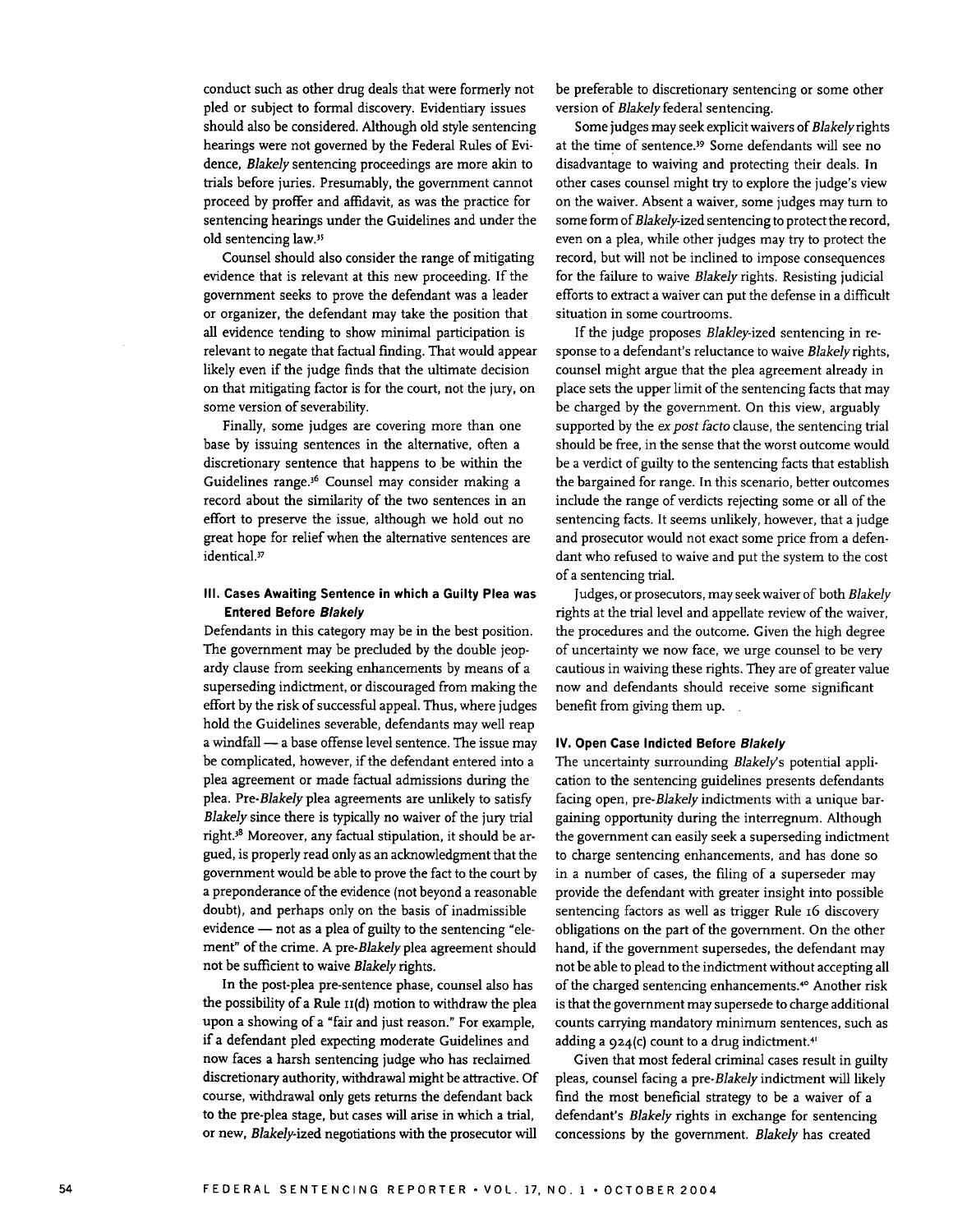an administrative headache for the government as the backlog of criminal cases expands during this period of uncertainty. By necessity, a greater premium is being placed on moving cases through the system. Defendants may be able to capitalize on the situation by negotiating Guidelines plea or cooperation agreements that include *"Blakely* waivers."

By waiving *Blakely* rights, a defendant agrees that the Guidelines apply to the case and that sentencing factors do not have to be submitted to a jury and proved beyond a reasonable doubt. As of August **25, 2004,** the relevant language in standard plea and cooperation agreements in the Southern District of New York is:

By entering this plea agreement, the defendant agrees to waive all constitutional challenges to the Sentencing Guidelines. Specifically, the defendant waives any right to have facts that the law makes essential to punishment either (i) charged in an information or indictment, **(2)** proven to a jury, or (3) proven beyond a reasonable doubt. The defendant explicitly consents to be sentenced pursuant to the application of the applicable Sentencing Guidelines and to have his sentence imposed (including any enhancements, adjustments and departures) based on facts to be found by the sentencing judge by a preponderance of the evidence. The defendant explicitly acknowledges that his entry of a guilty plea to the charged offenses authorizes the sentencing court to impose any sentence, up to and including the statutory maximum sentence. The defendant understands that, in determining the applicable Sentencing Guidelines, the sentencing court may consider any reliable evidence, including hearsay.

The waiver may be overbroad. It is not clear whether a defendant may waive the proof beyond a reasonable doubt standard, or even the applicability of the rules of evidence.42 The issue is likely to arise only in cases in which there are disputed sentencing factors and the district court finds, by a preponderance, the existence of an aggravating fact. Because the benefit to the defendant of a Blakelywaiver would be to obtain sentencing concessions, however, it seems unlikely that the defendant would sign such a plea agreement without a stipulated Guidelines range. In such cases, the sentencing facts will be admitted and uncontested, thus pretermitting the burden of proof question. In short, efforts to remove the burden of proof language in *Blakely* waivers is probably not an effective use of a defendant's negotiating capital outside that small class of cases in which there will be a sentencing hearing or there is a real risk that the court will not abide by the parties' stipulation.<sup>43</sup>

In deciding whether to waive the benefits of *Blakely, a* defendant must carefully balance a number of competing factors. The primary factor, or course, is the sentencing benefit the government is willing to confer in exchange for the waiver. Defense counsel will have to measure that concrete benefit against, among other things, the

sentencing judge's *Blakely* rulings (if any) and general sentencing philosophy. **If** the judge has held that *Blakely* applies and the government must prove aggravating circumstances, a defendant is in an enviable position. Presumably he can extract a significant concession in exchange for relieving the government of the burden of superseding the indictment and proving enhancements to a sentencing jury. Indeed, the government might be reluctant to prove enhancements in a sentencing proceeding in which the rules of evidence would likely apply, for example, if doing so would compromise a cooperating witness.

If the judge believes the Guidelines are non-severable, however, counsel must proceed with caution. In those cases, it is important to understand the judge's general sentencing philosophy to appreciate the benefits and risks of discretionary sentencing.

Another important factor is counsel's prediction of the outcome of Supreme Court *Blakely* cases. The more likely one believes that the Court will rule that *Blakely* applies to the Guidelines, the greater concession one may seek on a Guidelines plea. On the other hand, if counsel believes that the Supreme Court will distinguish the Guidelines from the Washington State sentencing scheme, then it may be preferable to lock the government in to a lower guidelines sentence rather than to seek benefits under *Blakely* that will not stand up on a government appeal.

**If** the parties cannot reach a satisfactory plea agreement, the defendant may still wish to plead guilty to the indictment and make a sentencing pitch to the trial judge. Before *Blakely,* this option was available to defendants without the government's consent.<sup>44</sup> Now, however, the government has de facto veto power because the court will undoubtedly allow the government time to supersede the indictment to charge sentencing factors. Thus, as a practical matter, defendants wishing to be sentenced without a plea agreement will most likely have to waive their *Blakely* rights and agree to a traditional Guidelines sentencing procedure.<sup>45</sup>

Finally, a defendant who is to be sentenced **by** a judge who employs a discretionary sentencing scheme will nonetheless want to determine what the applicable Guidelines sentencing range would have been. There is a strong argument that a sentence higher than the top of that range would violate the due process clause, and thus the issue should be preserved.<sup>46</sup>

#### **V. Pre-indictment Cases**

Pre-indictment cases present the greatest uncertainty. In those circuits that have not given guidance to trial courts, the views of the sentencing judge **-** who probably has not yet have been assigned - will be crucial, but unknown. Although strategic issues **will** arise much the same as they do in cases already indicted, the potential risks and benefits of various courses of action will be magnified **by** the additional uncertainty. Defendants'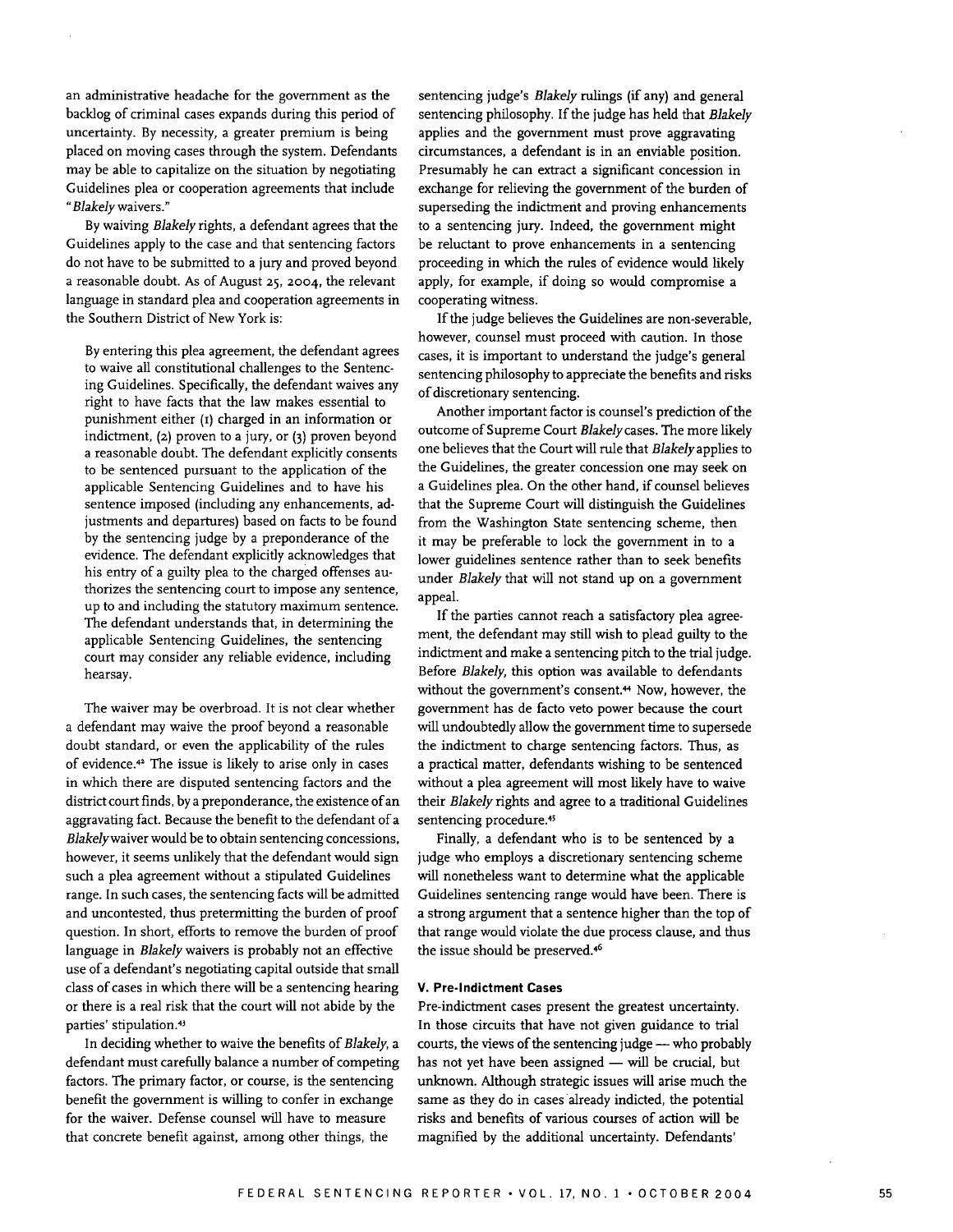risk-tolerance therefore takes on greater importance in decision making.47

All of the negotiating considerations discussed above will apply in this setting, except that the government will not yet have invested resources in an indictment so there will be a bit less *pre-Blakely* inertia. A *Blakely* waiver will still be of real value to the government, however, as it will eliminate the need to secure and litigate a more detailed *Blakely-ized* indictment. Of course, some counsel will see tremendous potential in litigating the host of issues a Blakely-ized indictment will bring and we now turn to that class of cases.

**VI. Cases in which Blakely Indictments have been Filed**

In a small but growing category of cases defendants will be faced with *Blakely-ized* indictments that charge sentencing facts. As we noted above in discussing *Blakely-ized* sentencing in post plea and post verdict cases, these indictments open up a host of issue. We urge counsel to treat the sentencing factors as "elements" of the crime. Among other things, counsel should expand Rule i6 demands<sup>48</sup> and requests for bills of particular to gain additional discovery on these sentencing elements.<sup>49</sup> Using these tools, counsel should seek to bind the government to a particular theory of increased sentencing, such as the method of calculating loss amount or identification of the victim whose trust was abused. If the government later seeks to change its theory, it may be subject to a challenge on grounds of constructive amendment or variance.

In addition, we urge challenges to these new indictments. Counsel may move to strike sentencing factors charged in the indictment as prejudicial surplusage  $$ a meritorious motion if the Supreme Court rules that *Blakely* does not apply to the Guidelines. Moreover, even if *Blakely* does apply, there is no clear statutory basis for charging these factors, nor are any of the procedures for bringing these issues to a jury developed.<sup>50</sup> Severance motions (directed to counts of the indictment or defendants in multi-defendant cases) could be appropriate where sentencing factors introduce damaging allegations that would not have gone to the jury in the past.

Counsel should, as we have noted above, be sensitive to the range of evidentiary issues these more detailed indictments could introduce. No one has a good sense of how a case will be tried under a detailed, *Blakely-ized* indictment, or even the acceptable range of such indictments. But that is very much at the core of the uncertainty of this moment in federal criminal practice.

#### **Conclusion**

*Blakely* has thrown federal criminal practice into turmoil. This period of uncertainty is challenging, but offers many opportunities for defense counsel. In some cases counsel will want to move quickly to secure a favorable outcome during this interim period. It has been broadly noted that there will be some "sentencing windfalls" in the next several months. Of course, one person's windfall is another's just and fair sentence.

In other cases, counsel will choose to move slowly, preserve the broadest range of issues and look to litigate through this period of change, with an eye toward benefitting from one of the upcoming twists and turns in the law. As always, different cases will require different approaches, but *Blakely* has opened up a world of new possibilities.

#### **Notes**

- $\mathbf{1}$ 124 **S.** Ct. 2531 (2004) (holding that the Washington State sentencing scheme violates sixth amendment jury trial guarantee). Two very good discussions of emerging Blakely issues are: Stephanos Bibas, Blakely's Federal Aftermath, 16 FED. SENT. REP. 333 (June 2004), and Nancy J. King & Susan R. Klein, Beyond Blakely, 16 FED. SENT. REP. 316 (June 2004). Both articles, and a host of other valuable resources and regular updates on Blakely developments, are available at Prof. Douglas Berman's Sentencing Law and Policy website, which is at: http://sentencing.typepad.com/
- <sup>2</sup>United States v. Booker, 2004 WL 1713654 (Aug. 2, 2004); United States v. Fanfan, 2004 WL 1713655 (Aug. 2, 2004).
- **<sup>3</sup>**Predictions in this area must be taken with a grain of salt, however as surprise and uncertainty have been the defining characteristic of the post.Blakely world of federal sentencing.
- The Seventh and Ninth Circuits have held "that Blakely dooms the guidelines insofar as they require that sentences be based on facts found by a judge," United States v. Ameline, 376 F.3d 967, (9th Cir. 2004); United States v. Booker, 375 F.3d 508 (7th Cir. 2004), cert. granted, 2004 WL
- 1713654 (Aug. 2, 2004). The Fifth Circuit has held that Blakely has not altered the Guidelines because of "constitutionally meaningful differences between Guidelines ranges and United States Code maxima," with the statutory maximum for Apprendi purposes found in the United States Code, rather than the Guidelines. United States v. Pineiro, 377 F.3d 464 (5th Cir. 2004). The Second and Sixth Circuits have upheld them primarily on practical grounds to preserve the status quo pending the Supreme Court rulings in Booker and Fanfan, United States v. Mincey, 380 F.3d 102 (2d Cir. Aug. 12, 2004); United States v. Koch, 2004 WL 1899930 (6th Cir. August 26, 2004) (en banc), and the Fourth Circuit has, without explanation, concluded that Blakely "does not invalidate the Guidelines," United States v. Hammoud, 2004 WL 1730309 (4th Cir. August 2, 2004) (en banc). The Third Circuit has not spoken to the issue and the Eighth Circuit has issued an opinion that does not provide definitive answers, United States v. Mooney, 2004 WL 1636960 (8th Cir. July 27, 2004) (remanding case for consideration of issues raised under Blakely).
- **5** The current situation in the trial courts is a bit familiar to those who recall the period between the effective date of the Sentencing Reform Act, November 1987, and the Court's ruling in Mistretta v. United States, **488** U.S. 361 (1989), which held the Guidelines constitutional. Both periods were characterized by variations in sentencing practice by the lower federal courts, even with in the same district. Compare, e.g., United States v. Sumpter, 690 F. Supp 1274 (S.D.N.Y. 1988) (Conboy) (holding Guidelines unconstitutional), with United States v. Hickernell, 690 F.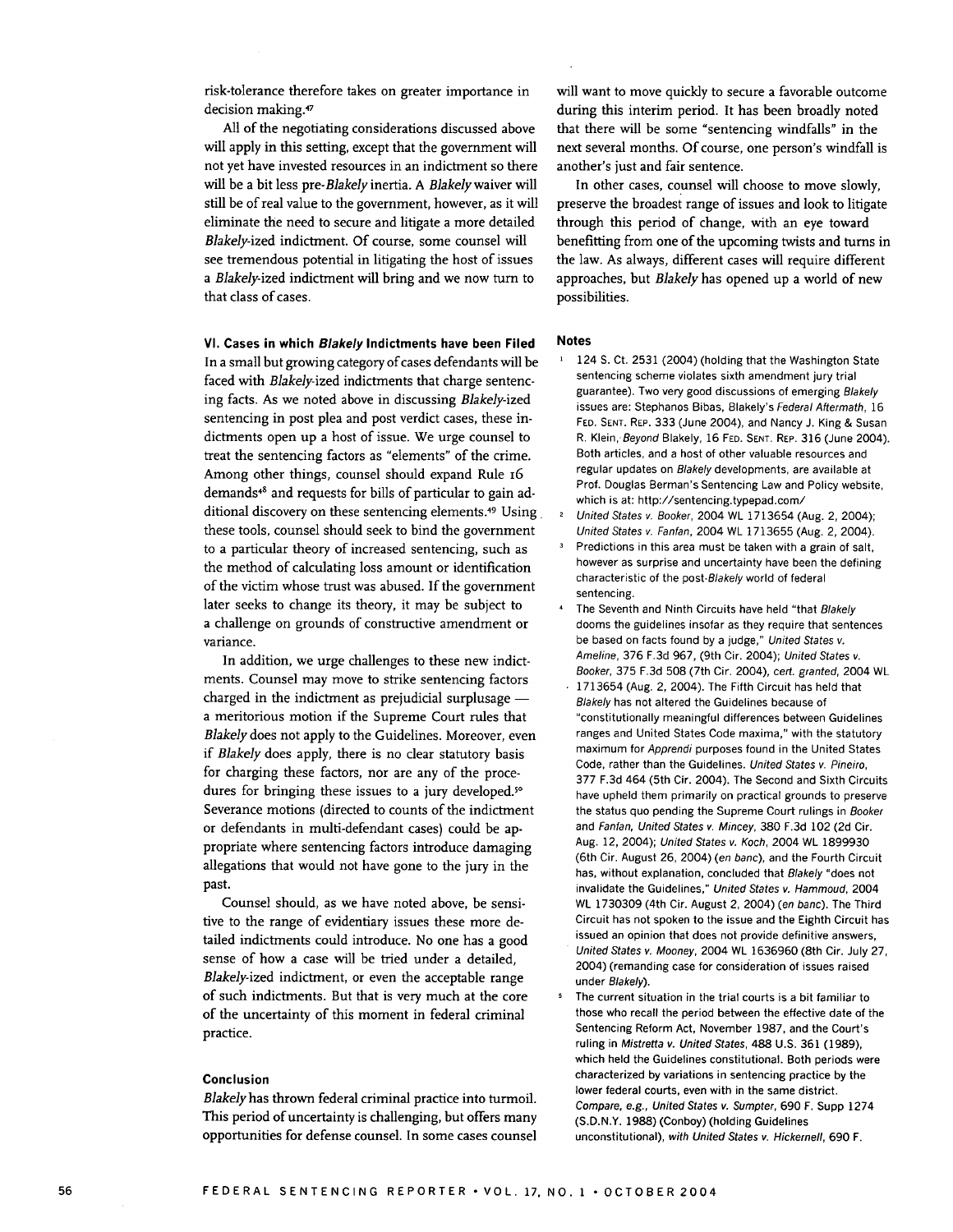Supp 272 (S.D.N.Y. 1988) (Brieant) (holding Guidelines constitutional).

- **<sup>6</sup>**Judge Gould, arguing against severability in his dissent from the Ninth Circuit's decision in Ameline, noted that "...the application of Blakely to the Guidelines may require, among other things, changes to grand jury procedure, new forms of arraignments, revision of plea colloquy procedures, resolution of novel evidence and trial issues, whole new forms of jury instructions, possibly a bifurcated trial for sentencing, and decision on a host of other issues perhaps not yet identified **....** Ameline, 376 F.3d at 987 (Gould, J. dissenting).
- District of Nebraska Judge Batillon noted, "[t]his court reads *Blakely,* together with the cases on which it is premised, as establishing that a fact that enhances a defendant's sentence beyond the maximum, as understood in Blakely, operates as the functional equivalent of an element and must be charged in the indictment, submitted to a jury, and proved beyond a reasonable doubt." United States v. Terrell, 2004 WL 1661018 at **\*5 (D.** Neb. July 22, 2004).
- Before Blakely, the Supreme Court affirmed mandatory minimum sentencing based on facts found by judges. United *States* v. Harris, 536 U.S. 545 (2002) (holding that Apprendi does not apply statutory mandatory minimum sentences). Harris is already the subject of much well founded criticism and is quite hard to square with Blakely. Although all reasonable Court observers would agree that the Supreme Court is unlikely to abandon a recent and clear precedent, almost all reasonable observers predicted Blakely would come out the other way. We urge defense counsel to consider preserving challenges to Harris and mandatory minimum sentencing, at least during this period of greatest uncertainty. The few lawyers who preserved Apprendi challenges to the Guidelines in the face of clear precedent may have looked silly three months ago, but now they look like geniuses.
- *Almendarez-Torres* v. United States, 523 U.S. 224 (1997) (holding that sentencing enhancements based on the fact of a prior conviction are beyond the reach of Apprendi).
- Some of the early action in Blakely has been in bail motions. In the Southern District of New York, Judge Cedarbaum cited Blakely in granting release pending appeal to Martha Stewart, although Judge Cedarbaum also ruled that Blakely had no impact on the Guidelines. United States v. Stewart, No. 03 Cr. 717 (MGC) **(S.D.N.Y.** July 13, 2004) (memo endorsement). In the same district, Judge Pauley rejected a motion for bail pending resentencing in which a well developed Blakely argument had been advanced. United States v. Lauersen, 2004 WL 1713186 (S.D.N.Y. July 26, 2004). Given the uncertainty in sentencing, lawyers will now be able to argue that many defendants have lower incentives to flee when arguing for pre-or post-trial release.
- **11** Collateral review and the very complex question of retroactivity are, unfortunately, beyond the scope of this article.
- $12$ Given the history of judicial discomfort with the severity of the Guidelines, cases in which the discretionary sentence is greater than the presumptive Guidelines range will likely be rare.
- **<sup>13</sup>**The Ninth Circuit has held portions of the Guidelines unconstitutional, but severable, United States v. Ameline, 376 F.3d 967 (9th Cir. 2004), as has the Seventh Circuit, United States v. Booker, 375 F.3d 508 (7th Cir. Jul. 9, 2004), cert. granted, 2004 WL 1713654 (Aug. 2, 2004). For a particularly good discussion of the severability issue, see Judge Nancy Gertner's opinion in United States v. Mueffleman, 01 Cr 10387 (NG) **(D.** Mass. July 26, 2004) (holding Guidelines unconstitutional and unseverable).
- There will be cases in which the defense notice of appeal will be met with a cross-appeal. In that case, defense counsel may not be able to prevent appellate review.
- **15** Griffith v. Kentcky, 479 U.S. 314 (1987).
- *16* Id. See S. Ct. Rule 13 (Review on Certiorari: Time for Petitioning). The retroactivity issue is also analyzed in both Bibas, supra note 1, and King & Klein, supra note 1.
- <sup>17</sup> Many of these cases also pose potential waiver issues, as many defendants will have entered into pre-Blakely plea agreements. Waiver issues are discussed below.
- **18** For a good discussion of the caselaw as of mid-August, see United States v. Duncan, 2004 WL 1838020 (11th Cir. August 18, 2004) (rejecting plain error review and rather vigorously contending that Blakely errors cannot be plain because courts have expressed so many different views on the issue). The Ninth Circuit has suggested that some Blakely errors would be reviewable as plain error. United States v. Ameline, 376 F.3d 967 (9th Cir. 2004). Two well argued discussions of this issue, neither of which have precedential force, are Pirani, in which a panel of the Eighth Circuit had found plain error in a Blakely case, United States v. Pirani, 2004 WL 1748930 (8th Cir. Aug. 5, 2004), vacated on reh'g en banc, 2004 U.S. App. LEXIS 17012 (8th Cir. Aug. 16, 2004), and United States v. Koch, 2004 WL 1899930 (6th Cir. August 26, 2004) (en banc) (Martin, J. dissenting) (arguing that Blakely errors meet plain error test).
- **19** See, e.g. United States v. Curtis, 380 F.3d 1308 (11th Cir. 2004) (order declining to permit a supplemental brief raising a Blakely issue for the first time).
- 20 For example, the Second Circuit is deciding other issues and withholding the mandate in cases raising Blakely issues, directing the parties to file any supplemental papers they deem appropriate within fourteen days after the Supreme Court decides Booker and Fantan. See Mincey, supra note 4.
- **<sup>21</sup>**Particularly the Fourth and Sixth Circuits, which have upheld the Guidelines.
- 22 The law in this area is unclear. The Supreme Court has held that jeopardy does not prevent prosecution for murder after the defendant entered a plea, over the objection of the government, to one count of the same indictment charging the lesser included crime of manslaughter. Ohio v. Johnson, 467 U.S. 493 (1984). Nor does double jeopardy bar reprosecution in the face of changed facts, as when a defendant convicted of attempted murder is prosecuted for murder upon the death of the victim. Baumann v. Nelson, 1997 WL 699655 (N.D. III Nov. 7, 1997). But if the government did not object to the plea at the time, and the facts have not changed, reindictment after remand may well pose a significant problem. See United States v. Booker, 375 F.3d 508 (7th Cir. Jul. 9, 2004) (noting, but not deciding, the issue), cert. granted, 2004 WL 1713654 (Aug. 2, 2004).
- **23** The ex post *facto* issue will turn, in part, on whether courts view the changes as procedural, in which a harsher sentence is more likely to be permissible, or substantive. For a good discussion, see Bibas, supra note 1 at notes 69-71 and accompanying text.
- 24 Ring v. Arizona, 536 U.S. 584, 592-93 (2002) (holding that the imposition of the death penalty requires a jury finding applying the reasonable doubt standard of proof).
- 25 For example, the restoration of old law sentencing could bring back suspended sentences and probation eligibility for a broader range of cases.
- **26** See supra note 8.
- *27* See supra note 9.
- **28** For an example, see United States v. Mueffleman, supra note **13.**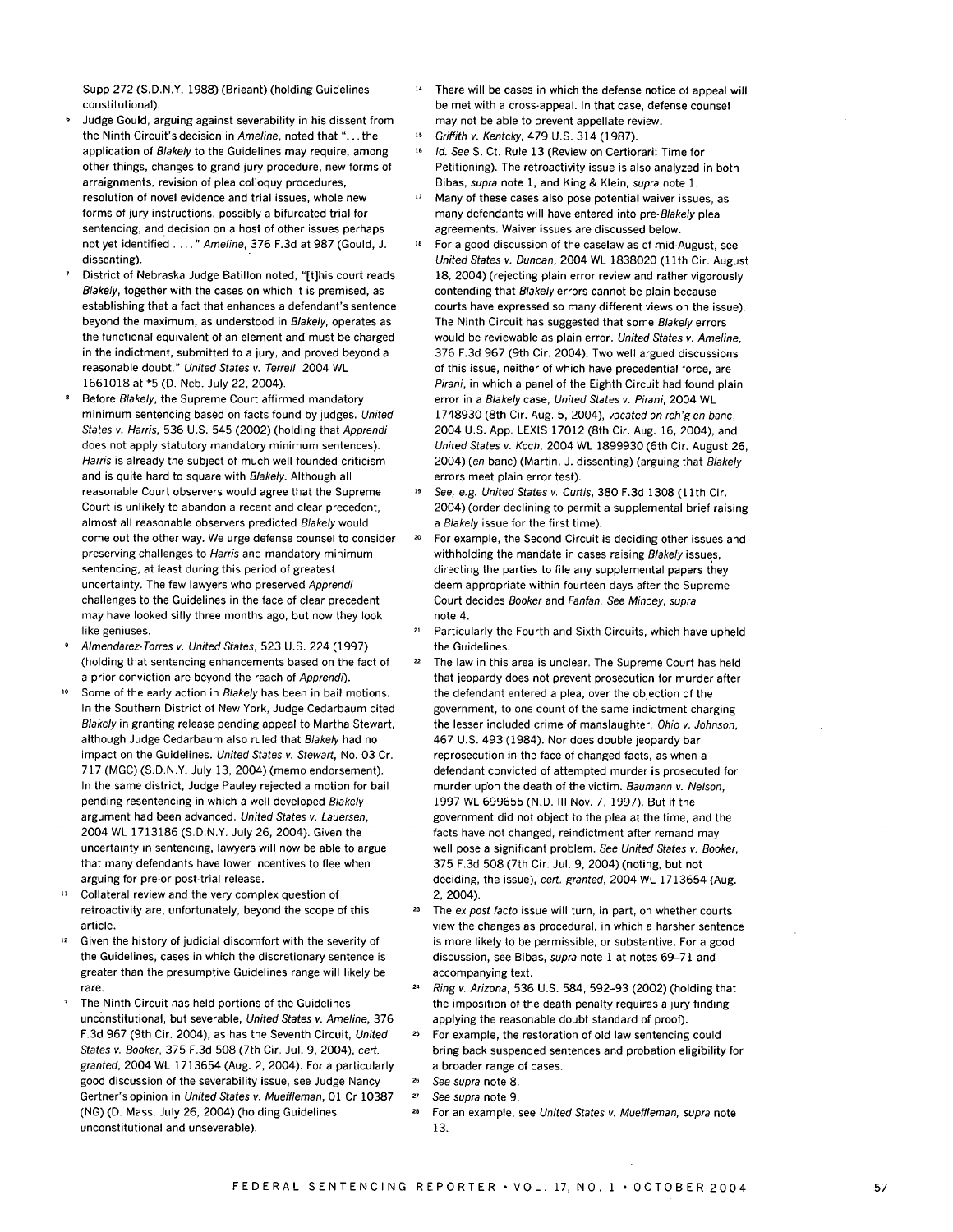For a discussion of Blakely's impact on restitution, see United States v. Wooten, 327 F.3d 1134 (10th Cir. 2004) (rejecting a claim that restitution amounts must be found by a jury).

**<sup>30</sup>**Indeed, in Mistretta, the government endorsed the view that the parole provisions of the SRA were not severable from the guidelines. The Solicitor General argued in response to one of the certified questions that "[i]f the Sentencing Reform Act is held unconstitutional, the provision of the Act abolishing parole must also be struck down." The Solicitor General explained:

Because the parole system was an inefficient means of addressing the problem of disparities in sentencing, Congress chose to supplant the parole system with the sentencing guideline system, a more effective vehicle for rationalizing sentences. But if the guideline system (including the appellate review process) is struck down and the provision of the Act abolishing parole is preserved, the result will be to increase the disparities among sentences, since there will be no check on the disparate treatment that similarly situated offenders could receive from different judges. That result would be fatally inconsistent with Congress's repeatedly stated intention to eliminate sentencing disparities in the federal courts. For that reason, we agree with petitioner that Congress would not have wished to abolish parole if the guideline system were not available to replace it.

Mistretta *v.* United States, Brief for the United States, Point Ill, available at 1988 WL 1026050 (August 29, 1988). The Court did not reach the issue because it upheld the Guidelines. See also S. Rep. No. 98-225 at 188-89, 98th Cong., 1st Sess., September 14, 1983; 1984 U.S.C.C.A.N. at 3372-73 (SRA delayed implementation of parole and good time changes to insure that "the [then] current law provisions relating to the imposition of sentence, the determination of a prison release date, and the calculation of good time allowances" would remain effective until the guidelines "replace[d] the existing sentencing system."). **31** See supra note 22.

- 
- **<sup>32</sup>**See United States v. Emmenegger, 04 Cr. 334, 2004 U.S. Dist. LEXIS 15142, at \*54 (S.D.N.Y. August 4, 2004) (GEL) (noting that sentencing jury trials are not authorized by any legal authority in the course of a thoughtful argument that Guidelines survive Blakely).
- **<sup>33</sup>**In United States. v. Harris, 2004 WL 1853920 (D.N.J. Aug. 18, 2004), Judge Simandle submitted sentencing factors to a jury following a conviction. The prosecutor drafted a "Notice of Sentencing Factors," and the judge rejected the defendant's fifth amendment grand jury based objections to this procedure, focusing on the notice prong of the grand jury right.
- Jeopardy attaches when the jury is sworn. United States v. Martin Linen Supply Co., 430 U.S. 564, 569 (1977).
- **<sup>35</sup>**Although Federal Rule of Evidence 1101(d)(3) makes the rules inapplicable to sentencing proceedings, there is a strong argument that the rule only applies to judicial sentencing proceedings and never contemplated jury trials on sentencing factors, which are akin to jury trials. The sentencing phase of a federal capital trial is not governed by the FRE, pursuant to specific statutory authority. 21 U.S.C. § 848(j); see United States v. Beckford, 964 F. Supp. 993 **(E.D.N.Y.** 1997) (discussing statute). Although the analogy is somewhat weak because "death is different," the special statutory authority taking this jury proceeding outside the reach of the FRE suggests that in the absence of such special treatment of Blakley.ized sentencing, the rules would apply.
- **<sup>36</sup>**For a notable example of a judge taking the alternative sentencing approach seriously, see Emmenegger, supra note **32,** in which Judge Lynch of the Southern District of New York noted he would impose a discretionary sentence of 24

months had he not found the Guidelines still binding, but imposing a 33 month Guidelines sentence.

- **3'** One court has refused to impose sentences in the alternative, noting that the Supreme Court may rule that neither a discretionary sentence, nor a full Guidelines sentence is legal and arguing that hypothetical rulings are an abdication of judicial responsibility. U.S. v. Johnson, No. 6:04-00042, 2004 U.S. Dist. LEXIS 16077 (S.D.W.Va. Aug. 13, 2004).
- **<sup>38</sup>**For a good discussion of the waiver issues, noting that the requirement for proof beyond a reasonable doubt cannot be waived by the defendant and holding that a pre-Blakely plea agreement cannot constitute an implicit waiver of Blakely rights, see United States v. Terrell, 2004 WL 1661018 (D. Neb. July 22, 2004).
- **<sup>39</sup>**While defendants can clearly waive their right to a jury trial on the sentencing issues, judges should not seek a waiver of the right to proof beyond a reasonable doubt. Terrell, 2004 WL 1661018, \*5 n.3 (noting that the burden of proof is not the defendant's to waive). Rather, the defendant's factual admissions, sometimes affirmed by government proffer, are sufficient to establish the facts to that degree of certainty. The Blakely sentencing plea will be no different from the standard Rule 11 plea, in which the defendant waives a jury trial and "trial rights," FRCrP 11(b)(1)(F), but does not waive proof beyond a reasonable doubt. The judge must still be satisfied of factual guilt beyond a reasonable doubt and, in practice, is always convinced to the requisite degree by the defendant's admission.
- **<sup>40</sup>**Defending against indictments charging sentencing facts is discussed further in section 6, infra.
- <sup>41</sup>18 U.S.C. § 924(c).
- 42 Blakely addressed only jury trial and not standard of proof - waivers. See 124 S.Ct. at 2541 ("nothing prevents a defendant from waiving his Apprendi rights ... [and] [i]f appropriate waivers are procured, States may continue to offer judicial factfinding as a mater of course to all defendants who plead guilty"). For an excellent discussion of the issue, see United States v. Terrell, 2004 WL 1661018, at \*5 n.3 (D. Neb. July 22, 2004) ("Simply put, the standard of proof is not the defendant's to waive; it is a burden placed on the government, without which a conviction cannot be obtained."). See also United States v. O'Daniel, 2004 WL 1767112, at **\*10** (N.D. Okla. August 6, 2004) ("Logic and common sense dictate that a judge may not constitutionally substitute judicial factfinding for jury factfinding under Blakely without a more exacting standard of proof and the application of the rules of evidence."). But see United States v. Khan, 2004 WL 1616460 at \*7 (E.D.N.Y. July 20, 2004) (Weinstein, J.) (defendant "may waive or stipulate to avoid Blakely); United States v. Harris, 2004 WL 1622035 at \*3 (W.D. Pa. July 16, 2004) (accepting parties' waiver of Blakely's application to pre-Blakely plea agreement).
- 43 Generally speaking, plea agreements also include a waiver of a defendant's appellate rights, at least if the sentence imposed is within the range stipulated by the parties. These waivers make it even less likely that the burden of proof issue will be preserved for further review.
- **-** See FRCrP 11(a)(1) ("A defendant may plead guilty, not guilty, or (with the court's consent) nolo contendere."). One somewhat risky strategy may allow the defendant two bites at the sentencing apple. To exploit this option, the defendant would plead guilty to the indictment (assuming it has not been superseded to charge sentencing factors) and to take a position on Blakely's application to the Guidelines inconsistent with the trial judge's previous Blakely rulings. For example, if the judge has been imposing indeterminate sentences, then defense counsel would argue that Blakely either does not apply to the Guidelines or that the